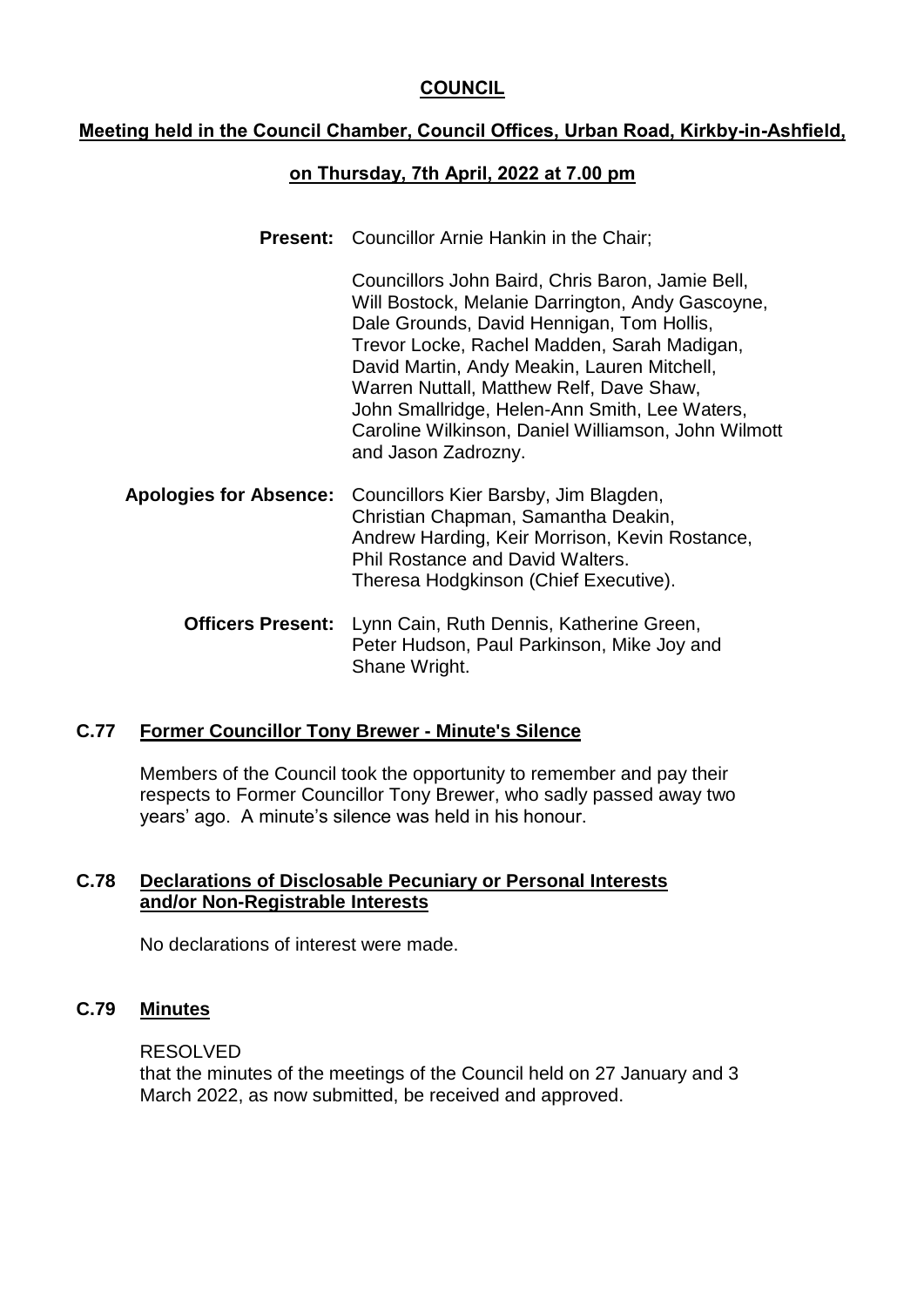# **C.80 Announcements from the Chairman, Leader, Members of the Cabinet and the Head of Paid Service**

The Leader of the Council made announcements in respect of the following:

#### Devolution Deal

A joint bid for an East Midlands Mayoral Combined Authority had been submitted on Friday, 25 March for a 'Level 3' deal, which, if successful, would give the region 23 new powers, handed down from central Government. To secure such a deal a mayoral combined authority would be required.

Council leaders from Nottinghamshire and Derbyshire had recently met with Ministers who had said that the Government was very encouraged by the level of ambition shown and success in relation to the bid would be announced shortly in the first round or via a second round in the Autumn.

Leaders from the local District and Borough Councils continuing to challenge the process and governance of the bid at every stage and Members would be updated as to progress as it emerged.

### Local Government Association (LGA) Peer Review

The recent peer review undertaken by the LGA regarding the Council's response to Covid during the pandemic and its subsequent recovery plans, had now been concluded with submission of the draft report.

Council was advised that the draft report made for excellent reading, and staff should again be congratulated for their ongoing courage and commitment towards the continued delivery of Council's services during extremely difficult and challenging times.

# **C.81 Questions from the Public**

In accordance with Council Procedure Rule 11, the following question had been submitted by Ms. Pam Lewis:

*"Why didn't the District Council contact the County Council's Archaeologists regarding a site that is on Ashfield Council's Heritage list and is in the Green Belt. Heritage Assets should be taken into account as part of the Local Plan. This was going forward in the last Local Plan."*

Due to the fact Ms. Lewis was unable to attend the meeting, the Chairman read out the question in accordance with Council Procedure Rule 11.7.

The Portfolio Holder for Regeneration and Planning, Councillor Matthew Relf, responded to the question and acknowledged that because the site being referred to was not identified, it was difficult to determine if the query related to archaeology, a listed building or a building on the Council's local heritage list. However, assurance was given that Nottinghamshire County Council was always consulted on planning applications as required.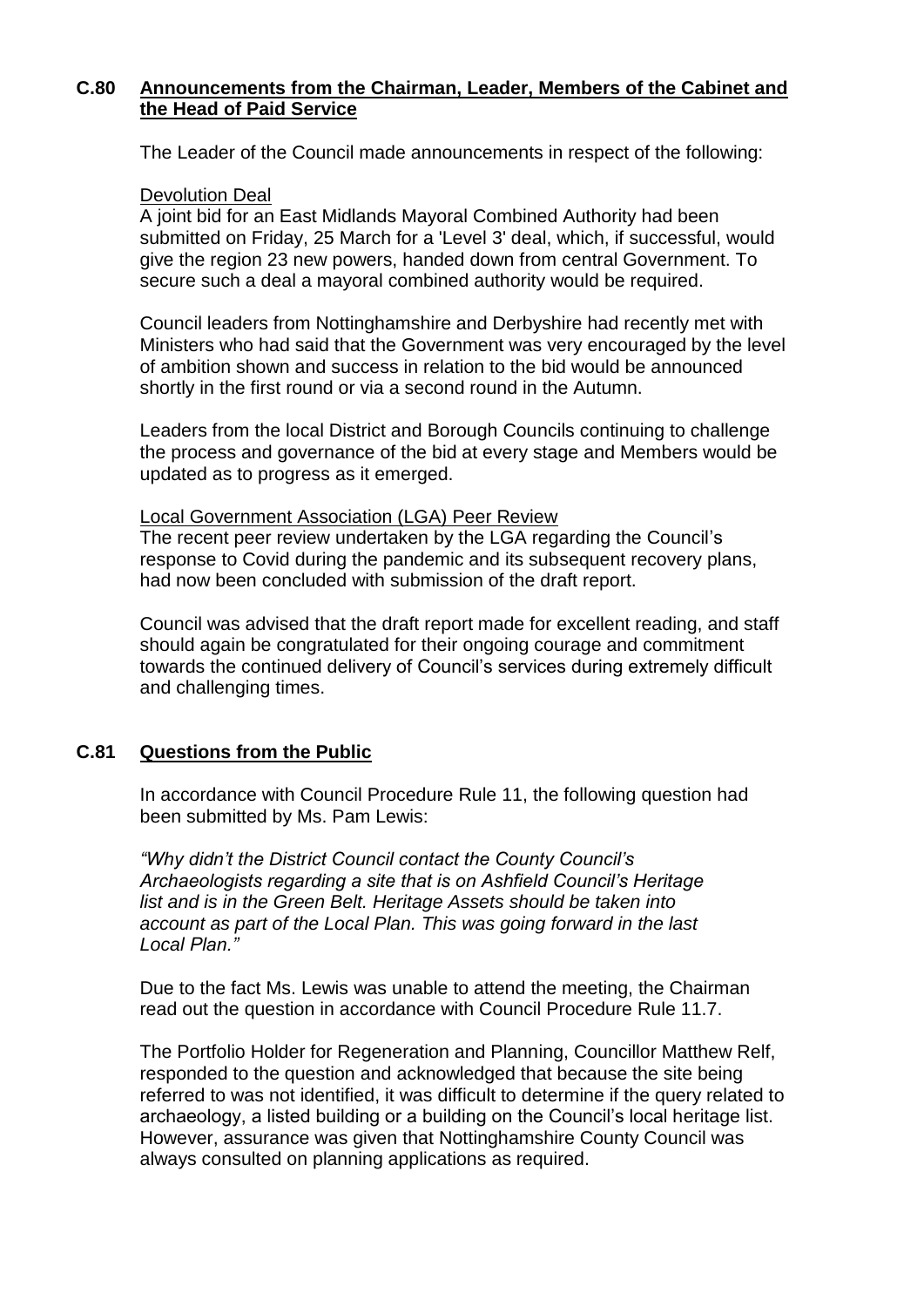In relation to the Local Plan, any site put forward was assessed through the Strategic Housing and Employment Land Availability Assessment which included whether heritage assets were located on or adjacent to the site in question. The Sustainability Appraisal, which informed the Local Plan, also identified as one of its objectives 'To conserve and enhance Ashfield's historic environment, heritage assets and their setting'. Within this context, the Council is required to assess the benefit of any proposed development against the potential harm to any heritage asset.

It was stressed that the Draft Local Plan was at an early stage and the responses to the public consultation were currently being analysed, including the responses from Historic England and the County Council. Where appropriate, additional evidence base work would also be undertaken through a heritage impact assessment.

As announced previously, progress had been paused on the next draft of the Local Plan while a response from Government was awaited regarding requests for clarification on upcoming changes to planning legislation indicated by the Prime Minister and Michael Gove's comments on the subject. Once clarity had been achieved, the cross-party Local Plan Working Group would be able consider the changes alongside consultation feedback to determine what changes would need to be made to the Draft Local Plan before it goes back out for the next round of consultation with the public and statutory consultees like the County Council.

Ms. Lewis would be forwarded a written transcript of the Portfolio Holder's response accordingly.

# **C.82 Petitions**

No petitions were submitted for consideration.

### **C.83 Reports from Cabinet, Overview and Scrutiny Committee or Officers of the Council**

No reports were received for consideration.

## **C.84 Recommendations from the Cabinet and the Council's Committees**

No recommendations were received for consideration.

## **C.85 Updates from Members of the Cabinet on their Portfolio Activity**

The following Cabinet Members gave updates in relation to their portfolio activity:

Councillor John Wilmott - Portfolio Holder for Licensing, Environmental Health and Regulatory Services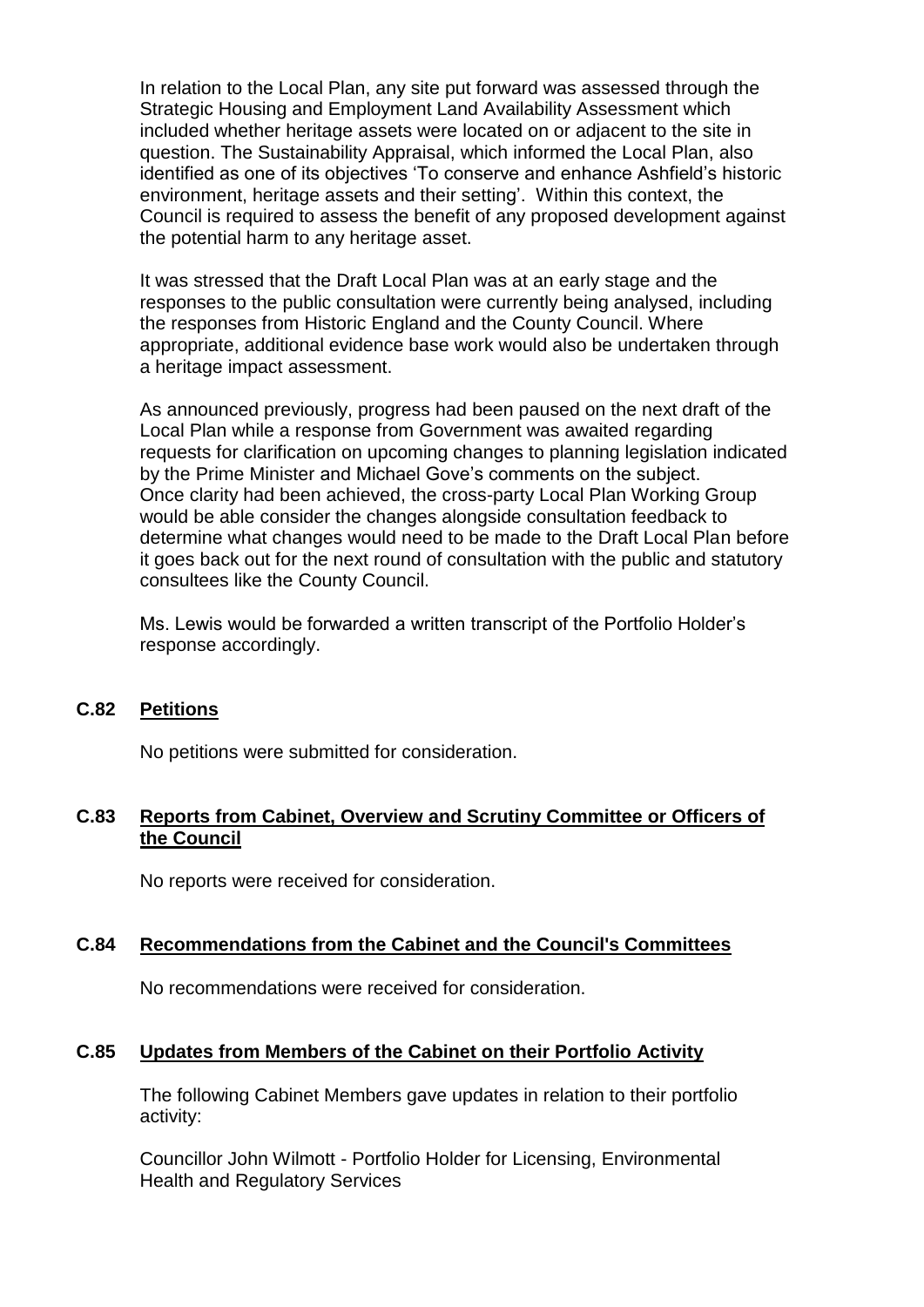Councillor David Hennigan, Portfolio Holder for Environmental Improvements, Corporate Communications and Cross Portfolio Support

Councillor Matthew Relf – Portfolio Holder for Regeneration and Planning

Councillor Tom Hollis – Deputy Leader and Portfolio Holder for Council and Social Housing

Councillor Helen-Ann Smith – Deputy Leader and Portfolio Holder for Community Safety and Crime Reduction

Councillor David Martin – Portfolio Holder for Finance, Revenues and Benefits

Councillor Rachel Madden – Portfolio Holder for Leisure, Health and Wellbeing.

# **C.86 Emergency Notice of Motion**

In accordance with Council Procedure Rule 5 (Urgent Items), the Council received an emergency notice of motion moved by Councillor Helen-Ann Smith and seconded by Councillor David Hennigan as follows:-

### *"SAFER STREETS*

*Ashfield District Council notes that we were successful in securing £500,000 in Round 3 of the Home Office Safer Streets Fund. This Council further notes that Round 4 of Safer Streets Fund closes on May 13th, 2022. It is therefore urgent to complete the bid.*

*Ashfield District Council would like to thank staff in our Community Protection team for fighting for and securing large amounts of funding under Round 3 of the "Safer Streets" programme to improve local safety.*

*This year, Ashfield District has seen a 23.85% fall in Anti-Social Behaviour, in comparison to the previous year. (January 2020-January 2021).*

*Over the past year, Ashfield District Council has created the partnerships responsible for obtaining the approval for a Public Spaces Protection Order to manage localised problems - from street drinking, dog fouling to gating off areas renowned for anti-social behaviour.* 

*That through joint working, Ashfield District Council has taken significant strides to reduce anti-social behaviour and to protect vulnerable people across the district through a host of measures and interventions.*

*This Council welcomes that:*

 *Task force groups that have been put in place to manage perpetrators of crime and anti-social behaviour and dedicated vulnerability programmes have been established to allow repeat victims to get the help and support they require.*